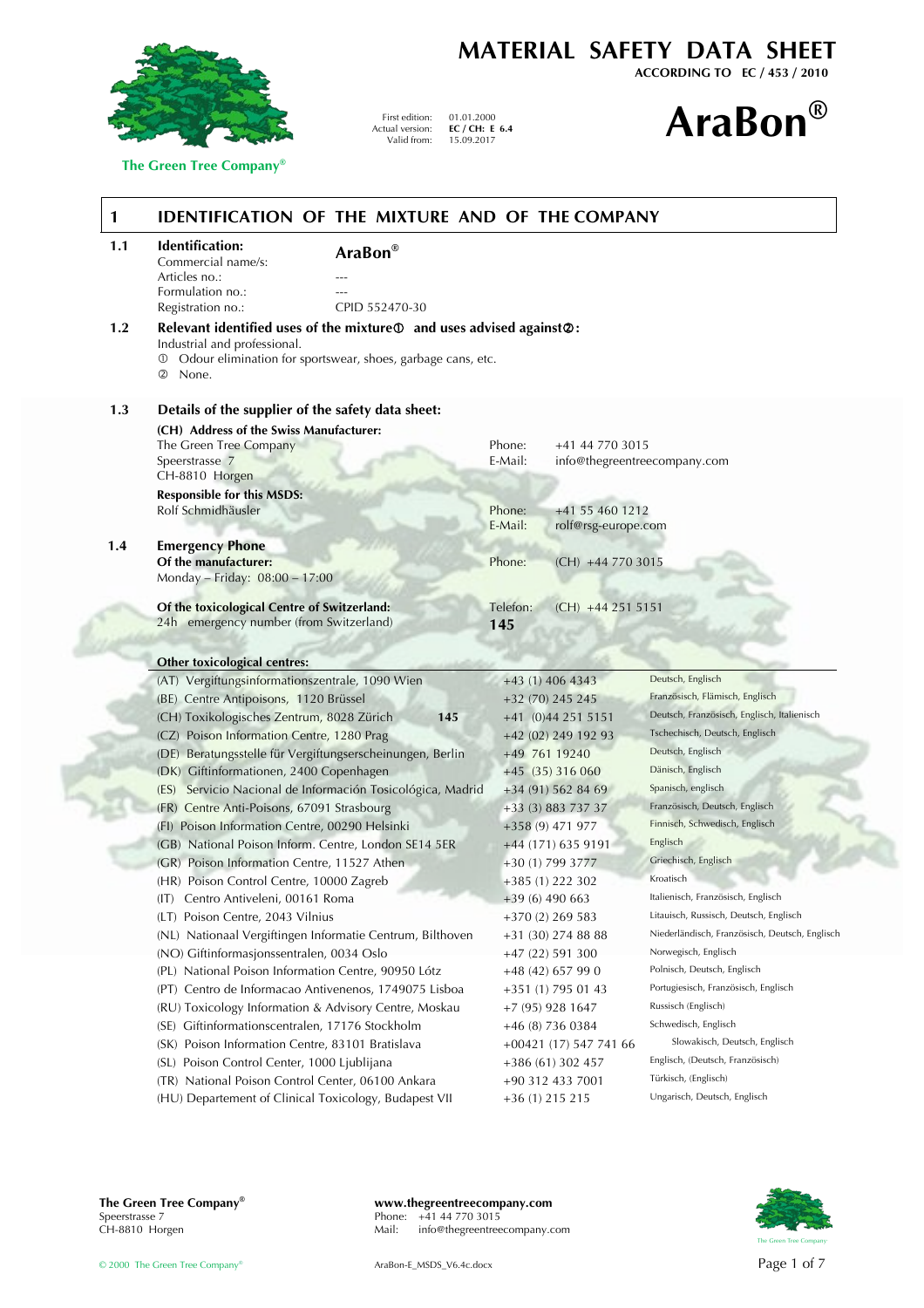

 **The Green Tree Company®**

# **MATERIAL SAFETY DATA SHEET**

**ACCORDING TO EC / 453 / 2010**



## **2 HAZARDS IDENTIFICATION**

|         | <b>Classification of the mixture:</b>            | Classification and labelling according to directive 1272/2008/EC:<br>Product does not request any classification.                                                                                                           |
|---------|--------------------------------------------------|-----------------------------------------------------------------------------------------------------------------------------------------------------------------------------------------------------------------------------|
| $2.2\,$ | Label elements:                                  | Hazard pictogram(s):                                                                                                                                                                                                        |
|         | N.a.                                             | Classification according to 1272/2008/EC:                                                                                                                                                                                   |
|         | <b>Applicable exemptions:</b><br>No.             | <b>NO</b><br><b>GHS</b>                                                                                                                                                                                                     |
|         | Signal word(s)                                   | Symbol<br>N.a.                                                                                                                                                                                                              |
|         | Component(s):                                    | N.a.                                                                                                                                                                                                                        |
|         | H - Phrases:                                     | N.a.                                                                                                                                                                                                                        |
|         | <b>P</b> - Phrases:                              |                                                                                                                                                                                                                             |
|         | P <sub>102</sub><br>P301-330-331<br>P305-351-338 | Keep out of reach of children.<br>IF SWALLOWED: Rinse mouth. Do not induce vomiting.<br>IF IN EYES: Rinse cautiously with water for several minutes. Remove contact lenses, if present and easy<br>to do. Continue rinsing. |
|         | P314                                             | Get medical advice/attention if you feel unwell.                                                                                                                                                                            |
|         | <b>Additional markings:</b>                      |                                                                                                                                                                                                                             |
|         |                                                  | EUH208 Contains: Lilal / 2-(4-tert-butylbenzyl)propional-aldehyde - may cause allergenic reactions.                                                                                                                         |
| 2.3     | <b>Other hazards:</b><br>D.n.d.                  |                                                                                                                                                                                                                             |

First edition: Actual version: Valid from:

01.01.2000 **EC / CH: E 6.4**

## **3 INFORMATION ON THE COMPOSITION / INGREDIENTS**

#### **3.1 Chemical Characterisation:** Preparation / Mixture. **3.2 Dangerous Ingredients: CAS-Nr. EINECS-Nr. INDEX-Nr. REACh-Nr. Substance name EC-Name IUPAC declaration m%-range Symbol H-phrases §** N.a.. Does not contain substances which require a classification. --- --- --- **3.3 Allergenic substances regarding EC 2001/15:**

#### **CAS-Nr. EINECS-Nr. INDEX-Nr. REACh-Nr. Substance name EC-Name IUPAC declaration m%-range Symbol H-phrases**  80-54-6 201-289-8 Pre-Registration Proc. LILAL 2-(4-TERT-BUTYLBENZYL)PROPIONAL-ALDEHYDE <0,02 GHS07 H302, H317

 **§** = substances with limited values / exposure control - see section 8. Full texts of H-phrases of substances are indicated under section 16.

## **4 FIRST AID MEASURES**

#### **4.1 Description of first aid measures:**

4.1.1 **Inhalation:**

**The Green Tree Company® www.thegreentreecompany.com**<br>Speerstrasse 7 **Phone:**  $+41\,44\,770\,3015$ Speerstrasse 7 Phone: +41 44 770 3015<br>CH-8810 Horgen Mail: info@thegreentree info@thegreentreecompany.com

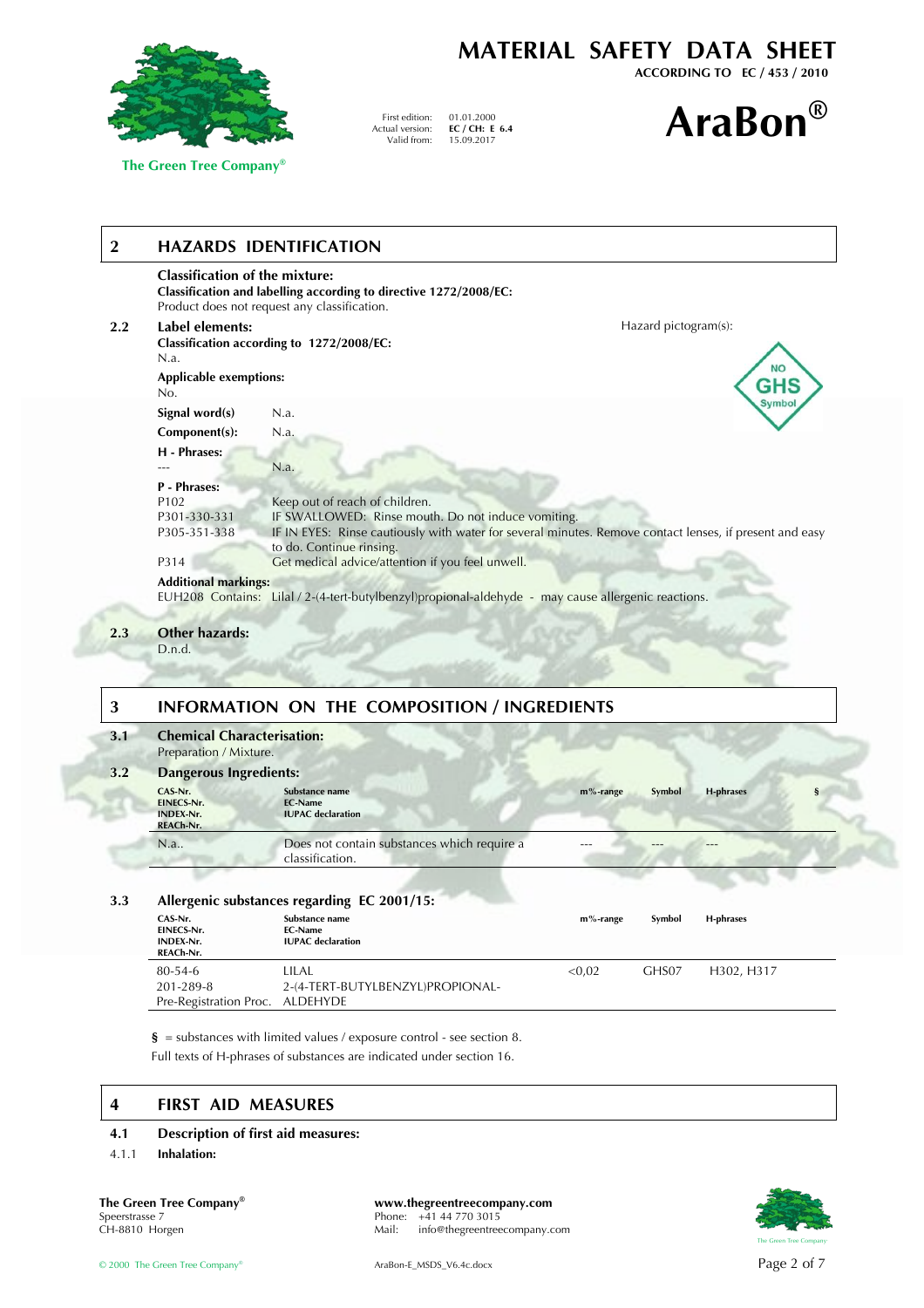

## **MATERIAL SAFETY DATA SHEET**

**ACCORDING TO EC / 453 / 2010**



#### **The Green Tree Company®**

Remove to fresh air. If breathing is irregular or stopped, administer artificial respiration.

First edition: Actual version: Valid from:

#### 4.1.2 **Skin contact:**

After contact with skin, wash immediately with plenty of soap and water. In the case of skin irritation or allergic reaction see a physician.

01.01.2000 **EC / CH: E 6.4**<br>15.09.2017

#### 4.1.3 **Eye Contact:**

In case of eye contact, remove contact lenses and rinse immediately with plenty of water, also under the eyelids, for at least 15 minutes. Consult a physician.

#### 4.1.4 **Ingestion:**

Clean mouth with water and drink afterwards plenty of water. Do not induce vomiting. Consult a specialist.

- **4.2 Most important symptoms and effects, both acute and delayed:** D.n.d.
- **4.6 Indication of any immediate medical attention and special treatment needed.** Treat symptomatically.

#### **5 FIRE FIGHTING MEASURES**

| 5.1   | <b>Extinguishing media</b>                                                                      |
|-------|-------------------------------------------------------------------------------------------------|
| 5.1.1 | Suitable extinguishing media:<br>Use dry chemical, $CO2$ , water spray or alcohol-foam.         |
| 5.1.2 | <b>Extinguishing media to avoid:</b><br>Water-jet.                                              |
| 5.2   | Special hazards arising from the mixture:<br>In the event of fire, carbon oxides may be formed. |
|       |                                                                                                 |

#### **5.3 Advice to fire fighters:**

#### 5.3.1 **Special Protective Equipment:**

Wear positive pressure self-contained breathing apparatus. Wear full protective clothing.

#### 5.3.2 **Additional information:**

Use extinguishing measures that are appropriate to local circumstances and the surrounding environment. Fire residues and contaminated fire extinguishing water must be disposed of in accordance with local regulations.

#### **6 ACCIDENTAL RELEASE MEASURES**

#### **6.1 Personal precautions, protective equipment and emergency procedures:** See chapter/section 8.2.2

#### **6.2 Environmental precautions:**

Do not allow material to contaminate ground water system. Do not contaminate surface water. Prevent further leakage or spillage is safe to do so. Local authorities should be advised if significant spillages cannot be contained.

#### **6.3 Methods and material for containment and cleaning up:** Sweep up or vacuum up spillage and collect in suitable container for disposal.

**6.4 Reference to other sections:**

See sections 8 and 13.

## **7 HANDLING AND STORAGE**

#### **7.1 Precautions for safe handling:**

#### 7.1.1 **Precaution for safe handling:** Avoid contact with the skin and the eyes. When using, do not eat, drink or smoke. Remove and wash contaminated clothing before re-use. Wash hands before and at the end of workday.

#### 7.1.2 **Precaution in case of fire or explosion:**

Do not smoke. Normal measures for preventive fire protection.

#### **7.2 Conditions for safe storage, including any incompatibilities:**

7.2.1 **Storage instructions:**

**The Green Tree Company® www.thegreentreecompany.com**<br>Speerstrasse 7 **Phone:** +41 44 770 3015 Speerstrasse 7 Phone: +41 44 770 3015<br>CH-8810 Horgen Phone: +41 44 770 3015 info@thegreentreecompany.com

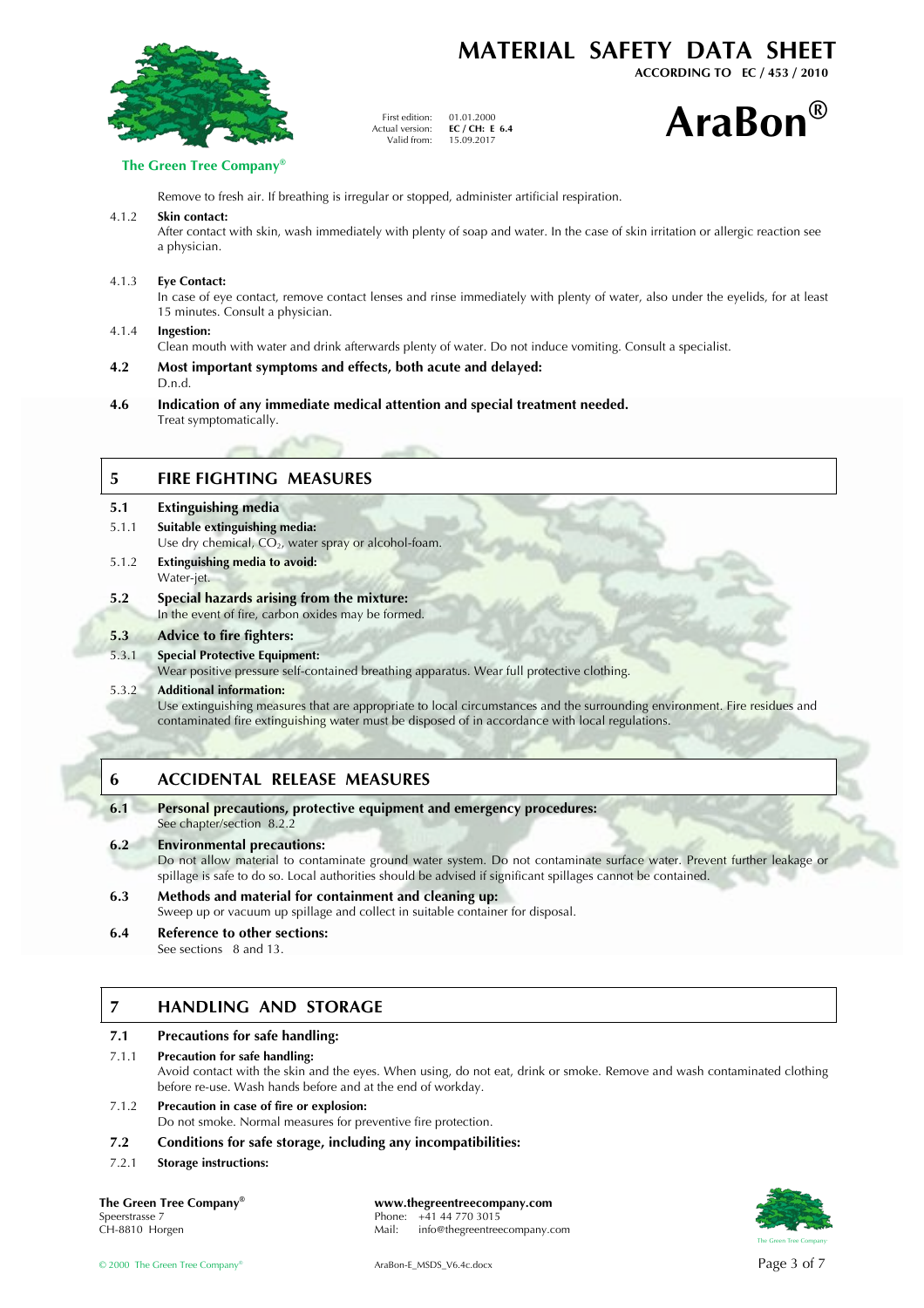|                |                                                                                                            |                                                  |                                                | MATERIAL SAFETY DATA SHEET<br>ACCORDING TO EC / 453 / 2010                             |
|----------------|------------------------------------------------------------------------------------------------------------|--------------------------------------------------|------------------------------------------------|----------------------------------------------------------------------------------------|
|                |                                                                                                            | First edition:<br>Actual version:<br>Valid from: | 01.01.2000<br>EC / CH: E $6.4$<br>15.09.2017   | <b>AraBon®</b>                                                                         |
|                | The Green Tree Company®                                                                                    |                                                  |                                                |                                                                                        |
|                | Keep at temperatures between 5 and 30°C: Keep container tightly closed.                                    |                                                  |                                                |                                                                                        |
| 7.2.2          | Store away from:<br>Do not store together with oxidizing agents.                                           |                                                  |                                                |                                                                                        |
| 7.2.3          | <b>Further information on Storage Conditions:</b><br>Do not store at high temperatures and under sunlight. |                                                  |                                                |                                                                                        |
| 7.3            | Specific end use(s):<br>N.a.                                                                               |                                                  |                                                |                                                                                        |
| 8.1            | <b>Control parameters</b><br>Material / substance:                                                         |                                                  |                                                | <b>Limit Values:</b>                                                                   |
|                | N.a.                                                                                                       | N.a.                                             |                                                | N.a.                                                                                   |
| 8.2            | <b>Exposure controls:</b>                                                                                  |                                                  |                                                |                                                                                        |
| 8.2.1          | <b>Appropriate engineering controls:</b><br>Keep adequate ventilation in working area.                     |                                                  |                                                |                                                                                        |
| 8.3            | <b>Individual protection measures:</b>                                                                     |                                                  |                                                |                                                                                        |
| 8.3.1          | <b>Respiratory Protection:</b>                                                                             |                                                  | Not necessary under normal use of the product. |                                                                                        |
| 8.3.2          | <b>Hand Protection:</b>                                                                                    |                                                  | Not necessary under normal use of the product. |                                                                                        |
| 8.3.3          |                                                                                                            |                                                  | Not necessary under normal use of the product. |                                                                                        |
|                | <b>Eye Protection:</b>                                                                                     |                                                  |                                                |                                                                                        |
|                | <b>Skin protection:</b>                                                                                    |                                                  |                                                | No need for special protective clothing under normal conditions of use of the product. |
| 8.3.4<br>8.3.5 | <b>Other information:</b>                                                                                  | N.a.                                             |                                                |                                                                                        |

## **9 PHYSICAL AND CHEMICAL PROPERTIES**

| 9.1    | Information on basic physical and chemical properties: |                             |                                          |                        |
|--------|--------------------------------------------------------|-----------------------------|------------------------------------------|------------------------|
| 9.1.1  | Form:                                                  | Liquid                      |                                          |                        |
| 9.1.2  | <b>Colour:</b>                                         | Transparent                 | yellowish                                |                        |
| 9.1.3  | Odour:                                                 | product-specific / aromatic |                                          |                        |
| 9.1.4  | <b>Molecular weight:</b>                               | N.a.                        |                                          |                        |
| 9.1.5  | pH value:<br>100 %:                                    | $6, 5 - 7, 5$               | 10 %: N.a.                               | $1\%$ :<br>N.a.        |
| 9.1.6  | <b>Boiling point:</b>                                  | ~100                        | <b>Melting point:</b><br>$\rm ^{\circ}C$ | $\sim$ -0 $^{\circ}$ C |
| 9.1.7  | <b>Flash point:</b>                                    | N.a.                        | $\rm ^{\circ}C$                          |                        |
| 9.1.8  | Flammability (CEE A10/A13):                            | No.                         |                                          |                        |
| 9.1.9  | Ignition temperature:                                  | N.a.                        | $\rm ^{\circ}C$                          |                        |
| 9.1.10 | <b>Autoflammability (CEE A16):</b>                     | No                          |                                          |                        |
| 9.1.11 | <b>Oxidising properties:</b>                           | No                          |                                          |                        |
| 9.1.12 | <b>Explosion hazard:</b>                               | No                          |                                          |                        |
| 9.1.13 | Explosion limits (Vol-%)<br>lower:                     | N.a.                        | upper:                                   | N.a.                   |
| 9.1.14 | Vapour pressure:                                       | N.a.                        | hPa                                      |                        |
| 9.1.15 | Density at 20°C:                                       | ~1'000                      | g/                                       |                        |
| 9.1.16 | Solubility in water:                                   | 100                         | $\frac{0}{0}$                            |                        |
| 9.1.17 | Partition coefficient, n-octanol/water:                | N.a.                        |                                          |                        |
| 9.1.18 | Dynamic viscosity:                                     | $<$ 20                      | $mPa*S$                                  |                        |
| 9.1.19 | Solvent content (m %):                                 | N.a.                        | $\frac{0}{0}$                            |                        |
|        | 9.1.20a V.O.C. content - EC :                          | 0,021                       | $\frac{0}{0}$                            |                        |
|        | 9.1.20b V.O.C. content - CH:                           | 0,021                       | $\frac{0}{0}$                            |                        |
| 9.2    | <b>Other information:</b>                              |                             |                                          |                        |
| 9.2.1  | <b>Thermal decomposition</b>                           | n.a.                        | $\rm ^{\circ}C$                          |                        |

# The Green Tree Company®<br>Speerstrasse 7<br>CH-8810 Horgen

**The Green Tree Company® www.thegreentreecompany.com**

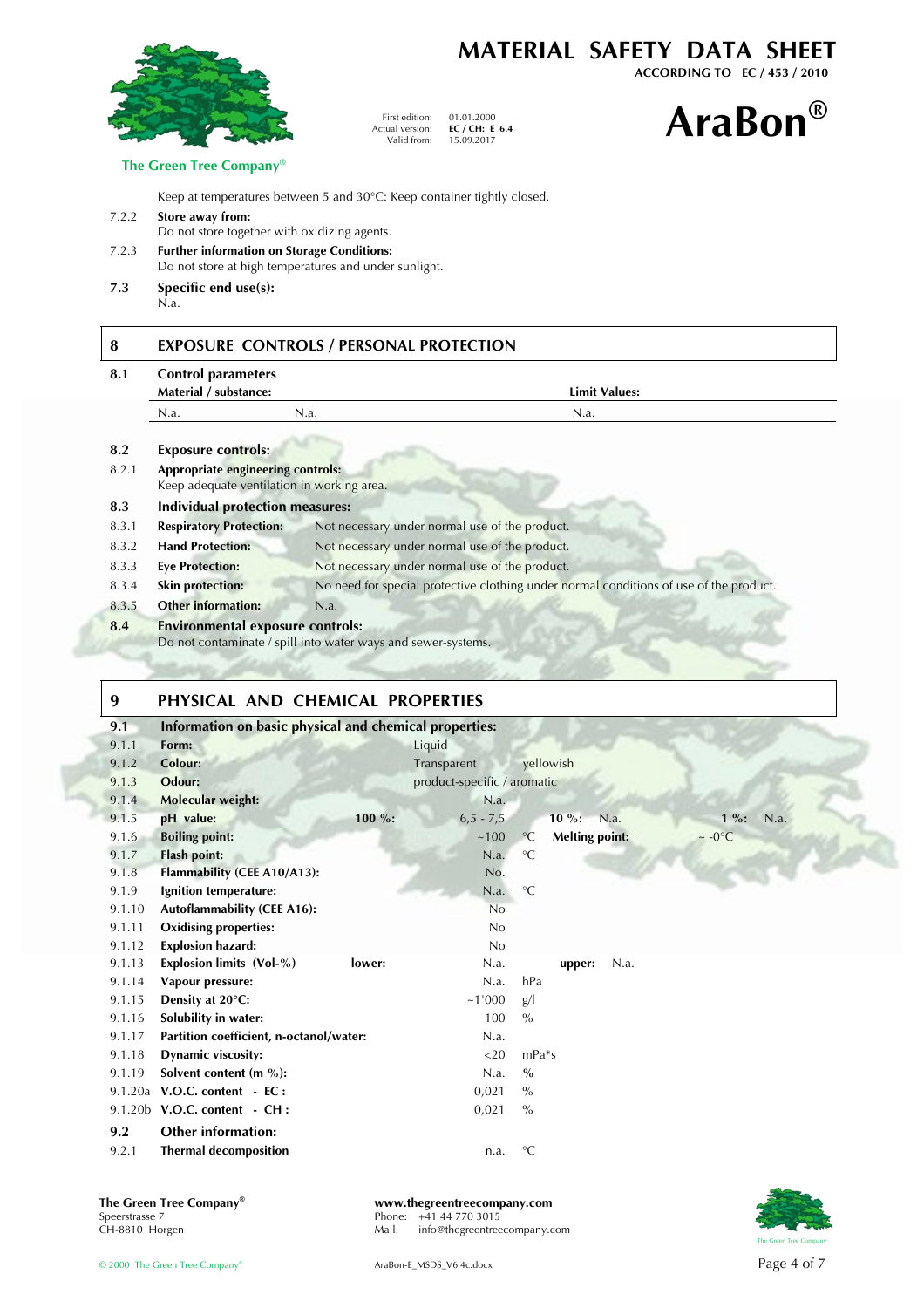

| The Green Tree Company <sup>®</sup> | www.thegreentreecompany.com           |                        |
|-------------------------------------|---------------------------------------|------------------------|
| Speerstrasse 7                      | Phone: $+41$ 44 770 3015              | 美国                     |
| CH-8810 Horgen                      | info@thegreentreecompany.com<br>Mail: |                        |
|                                     |                                       | The Green Tree Company |

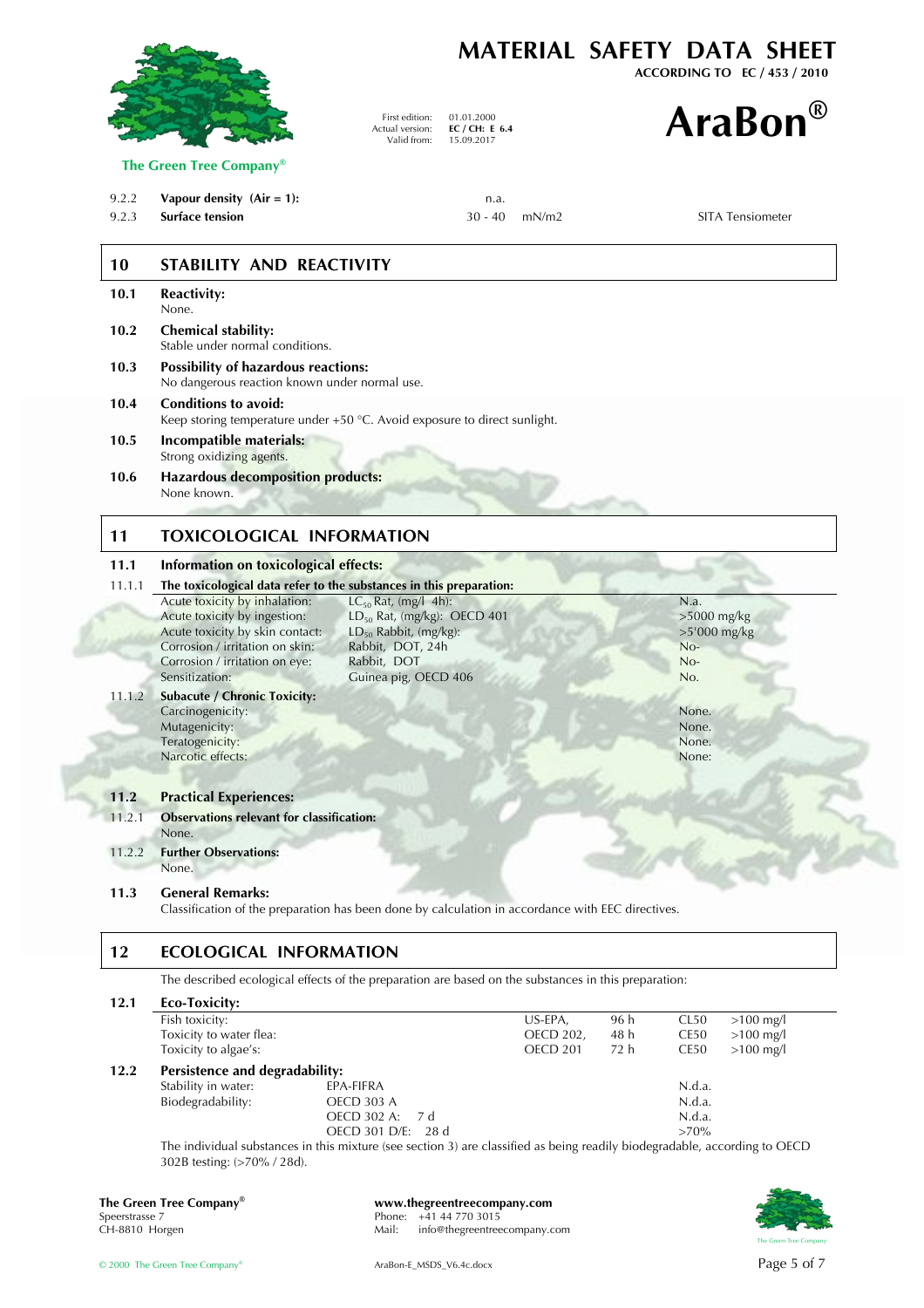

**MATERIAL SAFETY DATA SHEET**

**ACCORDING TO EC / 453 / 2010**

15.09.2017 **AraBon®**

| The Green Tree Company® |  |  |
|-------------------------|--|--|
|                         |  |  |

#### **12.3 Mobility:**

N.a.

**12.4 Bioaccumulation potential:** None.

#### **12.5 Results of PBT and vPvB-assessment :**

The preparation does not contain substances considered/classified as PBT od VPvB.

First edition: Actual version: Valid from:

01.01.2000 **EC / CH: E 6.4**

#### **12.6 Other adverse effects:**

- 12.6.1 COD-Value  $(mg/g)$  n.a.
- 
- 12.6.2 BOD5-Value (mg/g) n.a.<br>12.6.3 AOX-Remarks: The 12.6.3 AOX-Remarks: The preparation does not contain any organic halogens.
- 12.6.4 Significant components: None.

#### **12.7 Other adverse effects:**

No effect on the ozone-layer. No effect on the global warming-up.

#### **13 DISPOSAL CONSIDERATIONS**

Do not dispose into areas where an accumulation of the preparation could be a danger/hazard.

- **13.1 Waste treatment methods.**<br>**13.1.1 Recommendation :** D 10 / R 2 **Recommendation :** D 10 / R 2 **Waste code nr.:** 20 01 29
- The waste code should be assigned in discussion between the user, the producer and the waste disposal company. In addition comply with the regional authorities.
- 13.1.2 **Manipulation :** See sections 7 and 15. Avoid contact with skin, eyes and clothing.

# **13.2 Containment Packaging:**

Wash with suitable cleaner. Otherwise as described under residues. **Manipulation :** As described under residues.

## **14 TRANSPORT INFORMATION**

|      | <b>ADR</b>                          |     | <b>IMDG</b>                                                               | <b>IATA</b>                    |
|------|-------------------------------------|-----|---------------------------------------------------------------------------|--------------------------------|
|      | No.                                 |     |                                                                           |                                |
| 14.1 | UN- number:                         |     |                                                                           |                                |
|      | N.a.                                |     |                                                                           |                                |
| 14.2 | UN proper shipping name:            |     |                                                                           |                                |
|      | N.a.                                |     |                                                                           |                                |
| 14.3 | <b>Transport hazard class:</b>      |     |                                                                           |                                |
|      | N.a.                                |     |                                                                           |                                |
| 14.4 | <b>Packaging group:</b>             |     |                                                                           |                                |
|      | N.a.                                |     |                                                                           |                                |
| 14.5 | <b>Environmental hazards:</b>       |     |                                                                           |                                |
|      | No.                                 |     | No.                                                                       | No.                            |
| 14.6 | <b>Special precaution for user:</b> |     |                                                                           | <b>Packaging instructions:</b> |
|      | Transport category:                 | --- | Nr. EmS - fire:                                                           | Passenger aircraft:            |
|      | Classification code:                |     | Nr. EmS - spillage : ---                                                  |                                |
|      | Hazard no.:                         |     |                                                                           | Cargo aircraft:                |
|      | LQ:                                 |     |                                                                           |                                |
|      | Transport in common:                | --- |                                                                           |                                |
|      | Tunnel restrictions:                |     |                                                                           |                                |
| 14.7 |                                     |     | Transport in bulk according to annex II of MARPOL 73/78 and the IBC-Code: |                                |
|      | Na.                                 |     | N.a.                                                                      | n.a.                           |
| 14.8 | Other shipping information:         |     |                                                                           |                                |
|      | None.                               |     |                                                                           |                                |

## **15 REGULATORY INFORMATION**

**The Green Tree Company<sup>®</sup> <b>www.thegreentreecompany.com**<br>Speerstrasse 7 **Phone:** +41 44 770 3015 Speerstrasse 7 Phone: +41 44 770 3015<br>CH-8810 Horgen Phone: +41 44 770 3015 info@thegreentreecompany.com